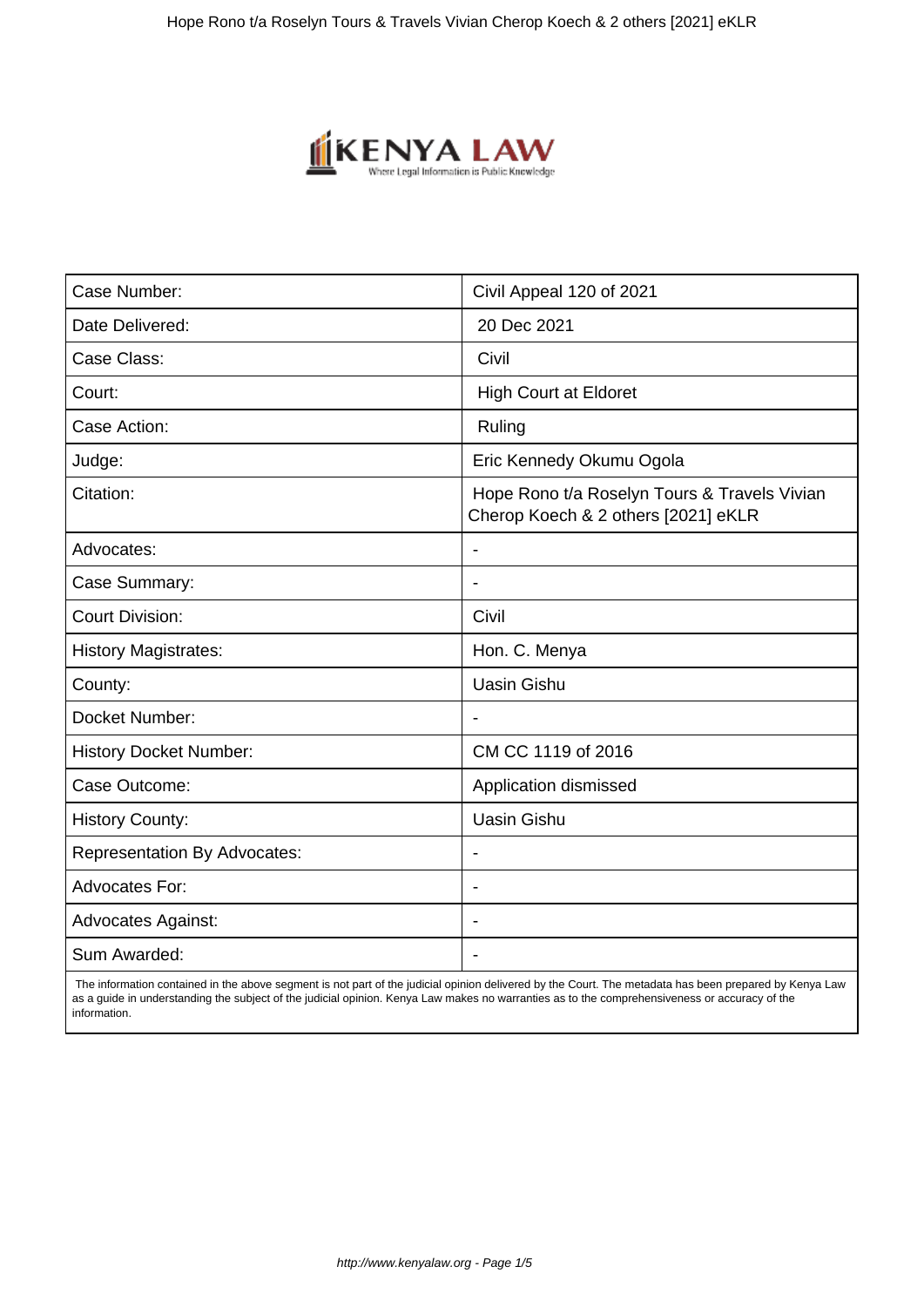# **REPUBLIC OF KENYA**

# **IN THE HIGH COURT AT ELDORET**

# **CIVIL APPEAL NO. 120 OF 2021**

## **HOPE RONO t/a ROSELYN TOURS & TRAVELS......APPELLANT**

# **VERSUS**

**VIVIAN CHEROP KOECH.................................................1ST RESPONDENT**

**MARGARET JEMUTAI KANGOGO......................2ND RESPONDENT**

**EMILY JEROP SILAH..........................................................3RD RESPONDENT**

*(Appeal originating from the Ruling in CM CC No.1119 of 2016 at Eldoret by Hon. C. Menya)*

## **RULING**

#### **The application**

1. Before me for determination is the Appellant's/Applicant's Notice of Motion Application dated  $12<sup>th</sup>$  October, 2021 seeking the following orders;

1. Spent.

2. That there be stay of execution of the Ruling delivered by Honourable C. Menya on the  $17<sup>th</sup>$  September, 2021; pending the hearing and determination of this application inter-parties.

3. That there be orders of stay of execution of the said Ruling pending, the hearing and determination of the Appeal herewith.

4. That the costs of this application be provided for.

2. The application is premised on the grounds on the face thereof and the supporting Affidavit of Hope J. Rono sworn on  $12<sup>th</sup>$ October, 2021 and which raises several issues *inter alia*: that the trial court delivered a Ruling on the 17<sup>th</sup> September 2021, requiring the release of three quarters of the decretal sum to the Defendants with fourteen days. The Applicant being dissatisfied with the judgment of the trial court instructed her Advocate on record to file a memorandum of appeal and sought for orders of stay in the trial court but the same were declined. Consequently, the Applicant's application was set down for inter-party hearing on  $4<sup>th</sup>$ November, 2021.

3. The Applicant contends that there being no orders of stay the Respondents have since served her with a letter dated 8<sup>th</sup> October, 2021 threatening execution within seven days; alongside a decree dated  $5<sup>th</sup>$  October, 2021.

4. The Applicant is apprehensive that if stay is not granted the appeal will be rendered nugatory.

5. The Applicant further contends that no prejudice will be suffered by the Respondents if orders of stay are grant.

6. It is the Applicant's contention that she has an arguable appeal with very high chances of success.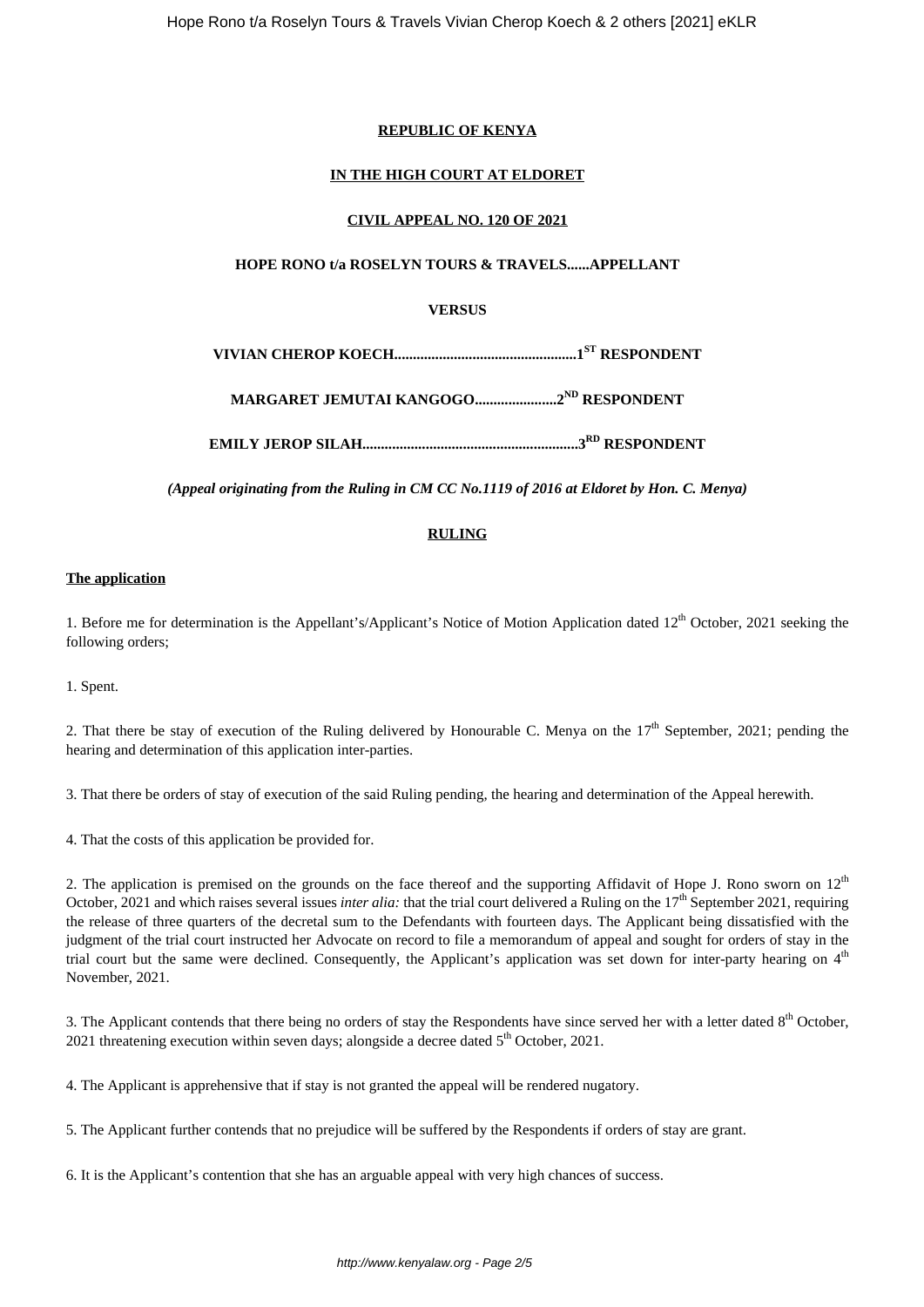7. Finally, the Applicant deposed that she is ready and willing to abide by reasonable conditions as the court will order and urged court to grant orders of stay as prayed.

8. The application was opposed by the Respondent vide a Replying Affidavit sworn by Vivian Cherop Koech on 21<sup>st</sup> October, 2021 in which she deposed that the application is devoid of merits, bad in law, untenable in law, frivolous, scandalous and abuse of the court process as the same does not disclose any reasonable legal/factual ground for grant of the prayers sought.

9. The Respondents contend that this instant application is sub judice as a similar application is pending before the trial court in Eldoret Civil Suit No. 1119 of 2016 dated 27<sup>th</sup> September, 2021 and that the same is scheduled for hearing on 4<sup>th</sup> November, 2021. The Respondents further contend that this court can only be vested with jurisdiction to hear and determine this instant application if the trial court has already rendered itself on the same and as such the filing of this instant application is an act of jumping gun by the Appellant.

10. It is the Respondents contention that he who comes to equity must come with clean hands. That the Appellants having failed to comply with the trial court's order made on  $17<sup>th</sup>$  October, 2021 requiring her to pay up to three quarters of the decretal sums within 14 days shows that she is approaching this court with unclean hands.

11. The Respondents further contend that the Applicant has not furnished this court with security to warrant the issuance for grant of orders of stay pending appeal.

12. According to the Respondents the Applicant does not have an arguable appeal and is only out delay the Respondents from enjoying the fruits of their judgment.

13. It is further the Respondents contention that the Applicant has not shown that the Respondents will not be capable of refunding the decretal sums in the event the appeal succeeds.

14. The Respondents urged court to dismiss this instant application.

The application was canvassed by way of written submissions. Both parties filed their written submissions.

#### **ANALYSIS AND DETERMINATION**

15. I have carefully considered the application, the affidavits and the submissions filed as well as the authorities relied upon by both parties.

Before I delve into the issues raised in this instant application. I will first address the issue of whether this instant application is *subjudice*. Counsel for the Respondent has submitted that this instant application is *sub-judice* as there is a pending application seeking orders of stay at the trial court.

## 16. In the case of, **Patrick Kalava Kulamba & Another vs. Philip Kamosu and Roda Ndanu Philip (Suing as the Legal Representative of the Estate of Jackline Ndinda Philip (Deceased) [2016] eKLR** it was held by **Meoli, J** that:

**"12. For the purposes of this case, the operational words are as underlined above. Thus, whether an application for stay pending appeal has been allowed or rejected in the lower court, the High Court "shall be at liberty…to consider" an application for stay made to it and to make any order it deems fit. The High Court in that capacity exercises what can be termed "original jurisdiction". And from my reading of the rule, the jurisdiction is not dependent on whether or not a similar application had been made in the lower court, or the fate thereof…**

**[17. So long as an appeal from the substantive decision of the lower court has been lodged, an application under Order 42 Rule 6 (1) of the Civil Procedure Rules can be entertained afresh in the High Court. I believe that was part of the distinction that the Court of Appeal was making in the Githunguri Case concerning the court's original jurisdiction, vis-à-vis the appellate jurisdiction and the innovation behind Rule 5 (2) b (as it is now). The foregoing has a bearing on the interpretation**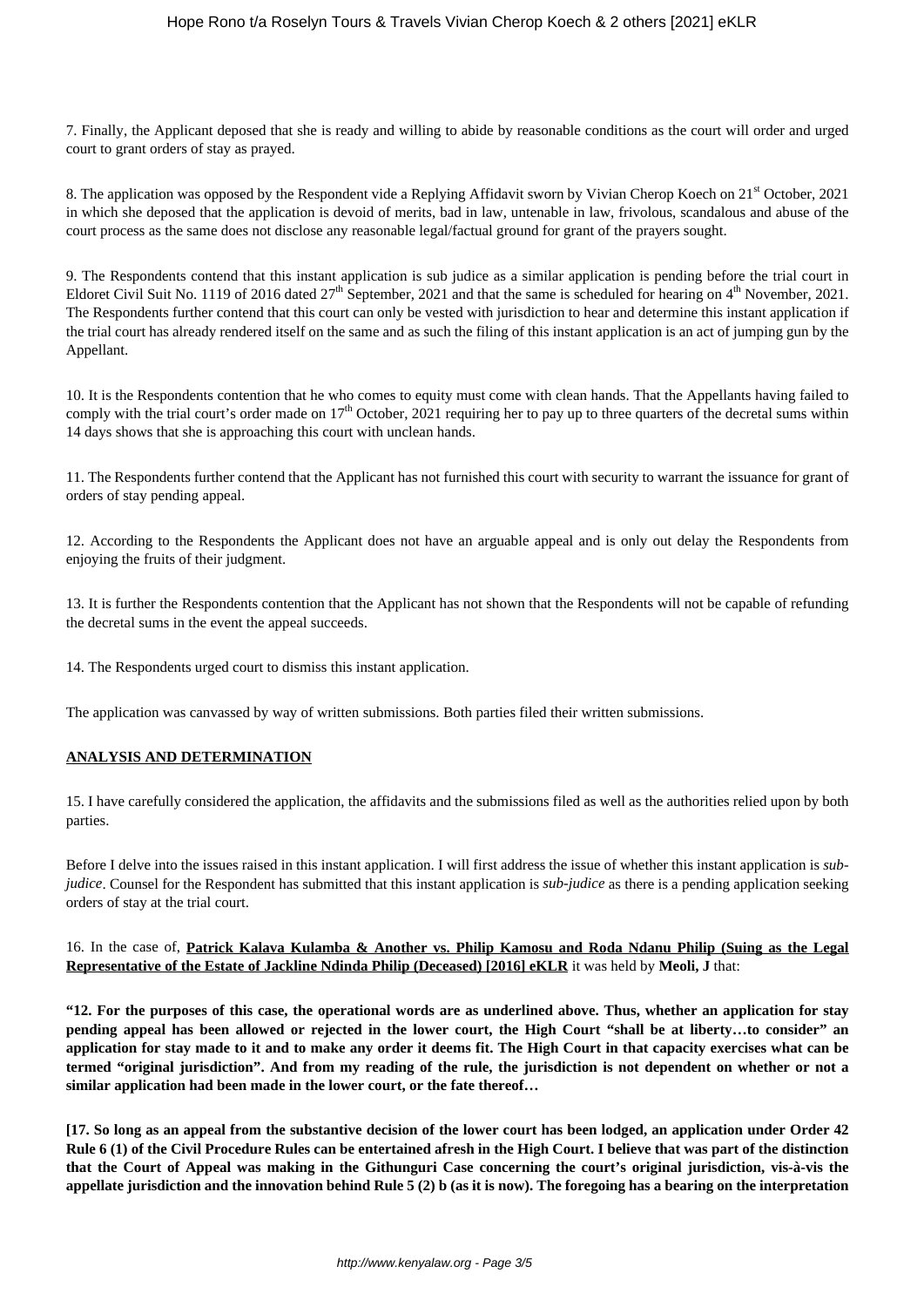**of Order 42 Rule 6 (6) of the Civil Procedure Rules and in particular the highlighted phrased therein.**

**18. Similarly, the jurisdiction of the High Court in this case was invoked when the substantive appeal (itself a fresh pleading separate from the suit in the lower court) was filed. It is true that the application for stay of execution was allowed with conditions in the lower court. The wording in Order 42 Rule 6 (1) however does not preclude the Applicant from approaching this court as it has done.**

**19. I would venture to add that the wording of Order 42 Rule 6 (1) of the Civil Procedure Rules effectively grants the same jurisdiction to this court as an appellate court as Rule 5 (2) (b) does to the Court of Appeal: to entertain an application for stay whether or not the same has already been heard by the lower court and dismissed. The only salient difference is that in the case of the High Court the rule makes it clear that it matters not whether the earlier application for stay in the lower court has been allowed or rejected in the lower court. That is my reading of Order 42 Rule 6 (1).**

**20. It suffices, in my opinion, in this case, in view of the nature of the application before me, that there is an existing substantive appeal against the judgment of the lower court. To insist in this case that the Applicant must first file a separate appeal on the ruling of the lower court, apart from the judgment would in my view not only lead to confusing duplication of proceedings in respect of the same matter but also cause delay. The provisions however must be applied under the guiding principles of Article 15 9 (2) d) of the Constitution.**

**21. In the circumstances of this case, I consider that driving the Applicant from the seat of justice when there exists a substantive appeal, and in disregard of the full import of Order 42 Rule (6) (1) would amount to raising a technicality, namely, the filing of an appeal on a supplemental matter that actually touches on the appeal where a substantive appeal already exists, above purpose and substance. There may arise in certain cases allegations of abuse of procedure but that must be established."**

16. From the foregoing it is therefore clear that whether an application for stay was granted or refused to be granted by the trial court, this court is at liberty to consider such an application and to make such orders thereon as it deems just. It is my finding that this instant application is therefore not offend the principle of *sub-judice*.

17. The principles guiding the grant of a stay of execution pending appeal are well settled. These principles are provided under Order 42 rule 6(1) and (2) of the Civil Procedure Rules which provides as follows:

*"(1) No appeal or second appeal shall operate as a stay of execution or proceeding under a decree or order appealed from except in so far as the court appealed from may order but, the court appealed from may for sufficient cause order stay of execution of such decree or order, and whether the application for such stay shall have been granted or refused by the court appealed from, the court to which such appeal is preferred shall be at liberty, on application being made, to consider such application and to make such order thereon as may to it seem just, and any person aggrieved by an order of stay made by the court from whose decision the appeal is preferred may apply to the appellate court to have such order set aside.*

*(2) No order for stay of execution shall be made under subrule (1) unless –*

*(a) the court is satisfied that substantial loss may result to the applicant unless the order is made and that the application has been made without unreasonable delay; and*

## *(b) such security as the court orders for the due performance of such decree or order as may ultimately be binding on him has been given by the applicant."*

18. An applicant for stay of execution of a decree or order pending appeal is obliged to satisfy the conditions set out in Order 42 Rule 6(2), aforementioned: namely (a) that substantial loss may result to the Applicant unless the order is made, (b) that the application has been made without unreasonable delay, and (c) that such security as the court orders for the due performance of such decree or order as may ultimately be binding on the applicant has been given. (See **Civil Appeal No.107 of 2015, Masisi Mwita...Vs…Damaris Wanjiku Njeri (2016) eKLR)**